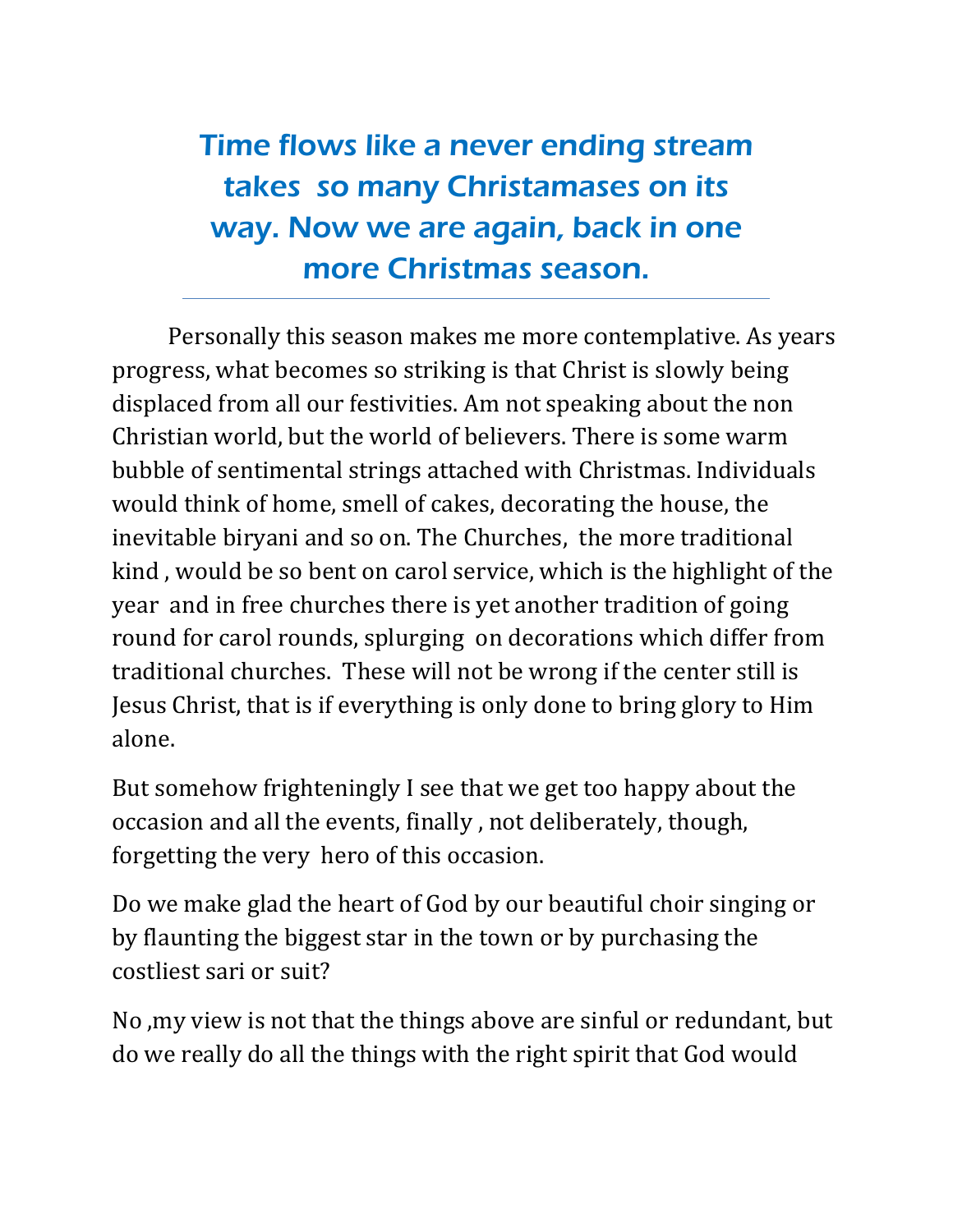nod assent. Is my best singing for God or simply to gain appreciation from the mass?

Again I want to go back to the real spirit of Christmas or the very reason why Jesus was born. This is more important today than ever before.

Christ came into this world to save sinners. Christ being God need not have stooped so low as to be born as a man of flesh and blood. God could have easily conceived another salvation plan without needing to send His Son through the womb of a woman which He created in the first place. Yet Jesus was born through a mother's womb. And lived with ordinary people and shared the bread of hard work of fishermen, shared a joke with tax collectors. But He still was God yet He chose to partake the lot of human beings not for money but for love. He became friends with every kind of person. Heaven touched the earth. Everything about Christmas, Christ is about love, relationship and love.

Again at this time, I want to check my heart and see whether my life is characterised by the character of Jesus. Not just the day of Christmas alone, do I feed some unfortunate orphans etc, but would people identify me with the God I worship. This is the real challenge of a Christian. To be identified with Christ, the God whom they profess to worship.

Somehow am so pained to see a crowd of affluent Christians(our affluence is only an undeserved gift from God), distance themselves from their less unfortunate brethren especially non Christians. At times am so aghast to hear so called good and sanitized Christians shunning the company of non Christians. I shudder what would have happened if Zeigenbalg , William Carey or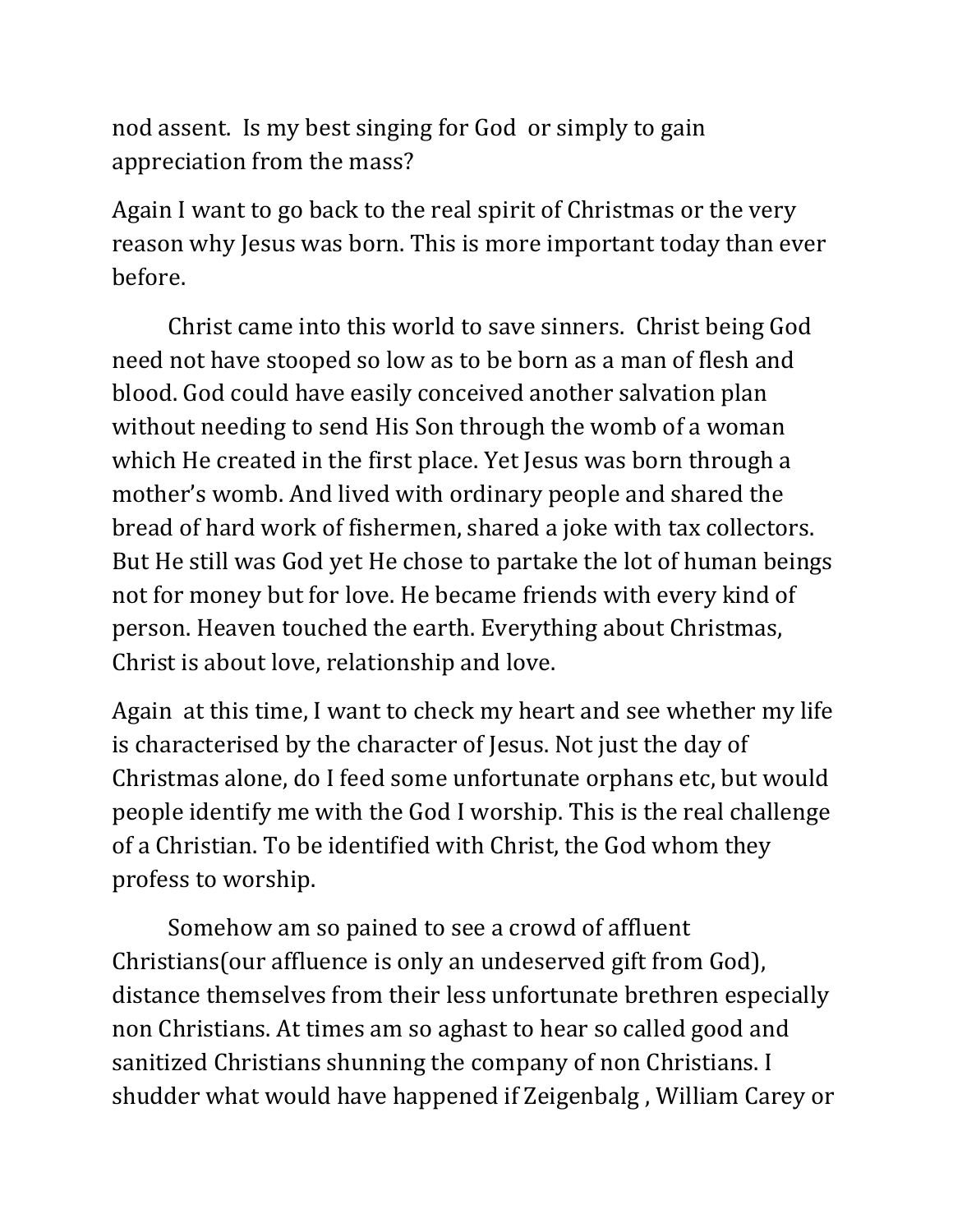Amy Carmichael had thought so. Am glad they had the love of Jesus to love the basest sinner and the unprivileged ears which have never heard the name of Jesus even once.

Am really worried about this getting- together- only -with - Christians mentality which gathers momentum in this corporate world. We are becoming too isolated. Am glad that many of my friends who were non Christians when I first met and now many are Christians. I still have many non Christians complain that they feel so belittled by the so called holy Christians(read born again/Spirit filled), who look down upon them as unsaved-lost-hopeless sinners. You know biblically this is the typical attitude of Pharisees. Imagine the scene when the Pharisees brought the prostitute caught red handed to Jesus or the scene where a Pharisee and a tax collector prayed in the Temple. It was the tax collector who went home justified, not the self righteous Pharisee.

I do not mean to say that you have to be pulled in by the unChristlike activities, but they should be pulled to Jesus by you. Years ago when I was a PhD student late one night, after the whole hostel went to bed, someone knocked my door . A girl came in hesitantly and she said that she is at the end of rope, almost on the verge of suicide and since someone in the hostel said that she could speak to me , she came over. When I welcomed her, out came one of the most piteous stories ever. She was from a wealthy financier family and when one thing went wrong there was bankruptcy, the father arrested, mother in hiding and she in hostel stranded without any money. I honestly did not know what to tell her, but prayed with her with a verse. She went a little after midnight, I heard a knock early morning at 6 am and there she stands with a big smile and with a verse, saying God spoke to her , not to give His glory to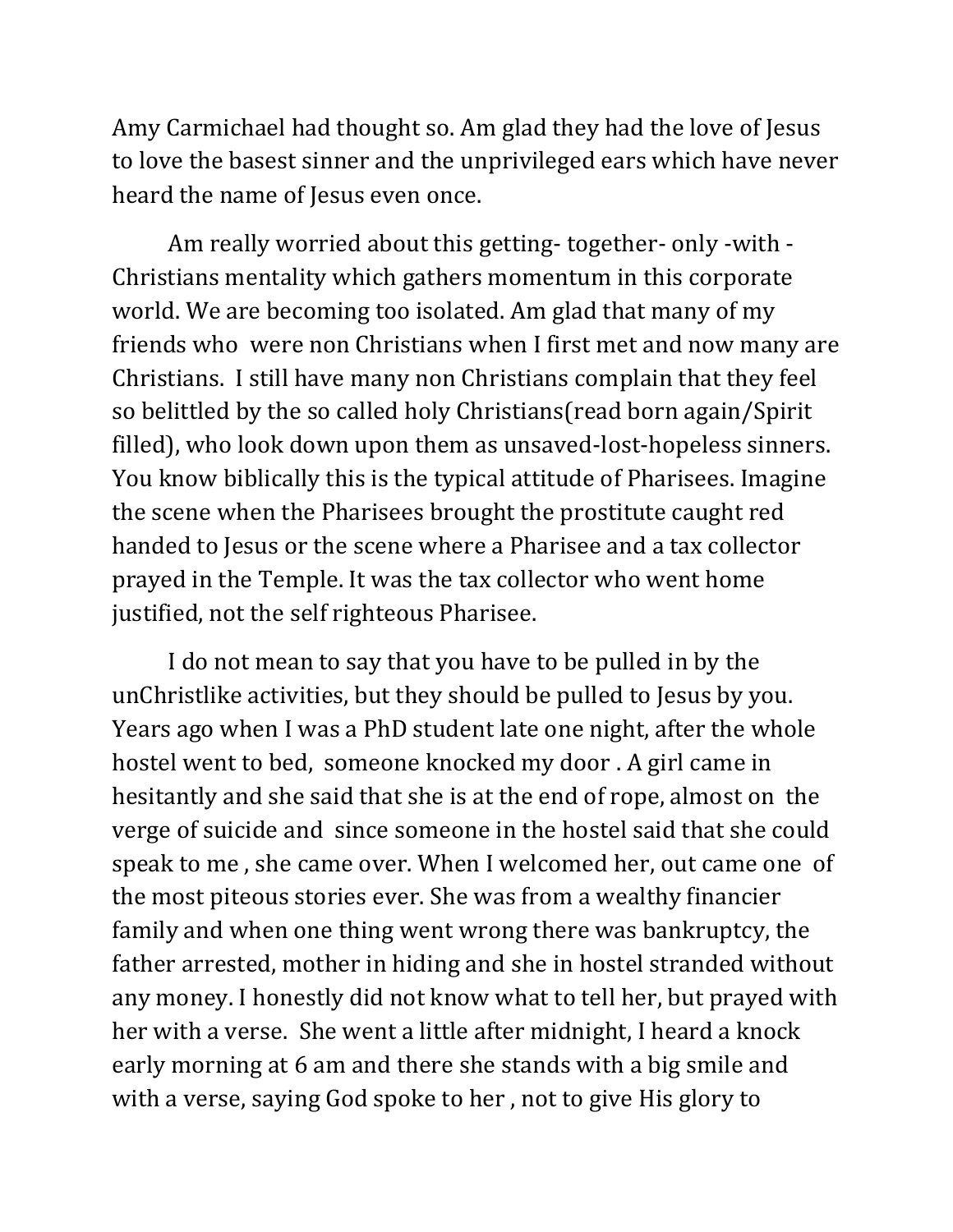another, from then on she loves the Lord with all her heart. It was certainly not me, it was God, but she knew I was there available. I was just there for the love of the Lord to flow through her. It was God who worked. Sometimes I ask myself how many times I had not allowed the Spirit of God to flow through me, when I had been bitter or proud or when pretending to be too busy for individuals.

Even today the world has enough of hurting people. If people around us know we are approachable and are willing channels for the love and healing of Christ, the Lord Himself will send such people to us. I see that in my life time and again. Somebody drops in suddenly or there is an SOS call, because they know there will be a listening ear. This is also my prayer that my heart and ear is always open for even the least of folks. If you are haughty and proud, or in other words if your conversation is always on how much you spent on the Woodland shoe, the Hidesign handbag, your Saville Row suit and so on.. people with real problems will go very far away from you. I'm not implying that you always have to be in mourning, but when you stop your non-stop chatter about you, your family, your dog, your TV, your new mobile, then slowly hurting people will come closer to you, thinking they may find a loving heart in you.

I throw a challenge before you. If you really want to be a channel of God, ask God to use you and in any chance of conversation, do not flaunt what your money has got for you, but testify what Grace of God has done in your life, even in this avoid talk of money, (like – the grace of God enabled me to get a BMW this Christmas etc). You would be surprised how God could use you, if in your heart you glorify God instead of the things which the Lord has enabled you to buy or purchase with filthy lucre.